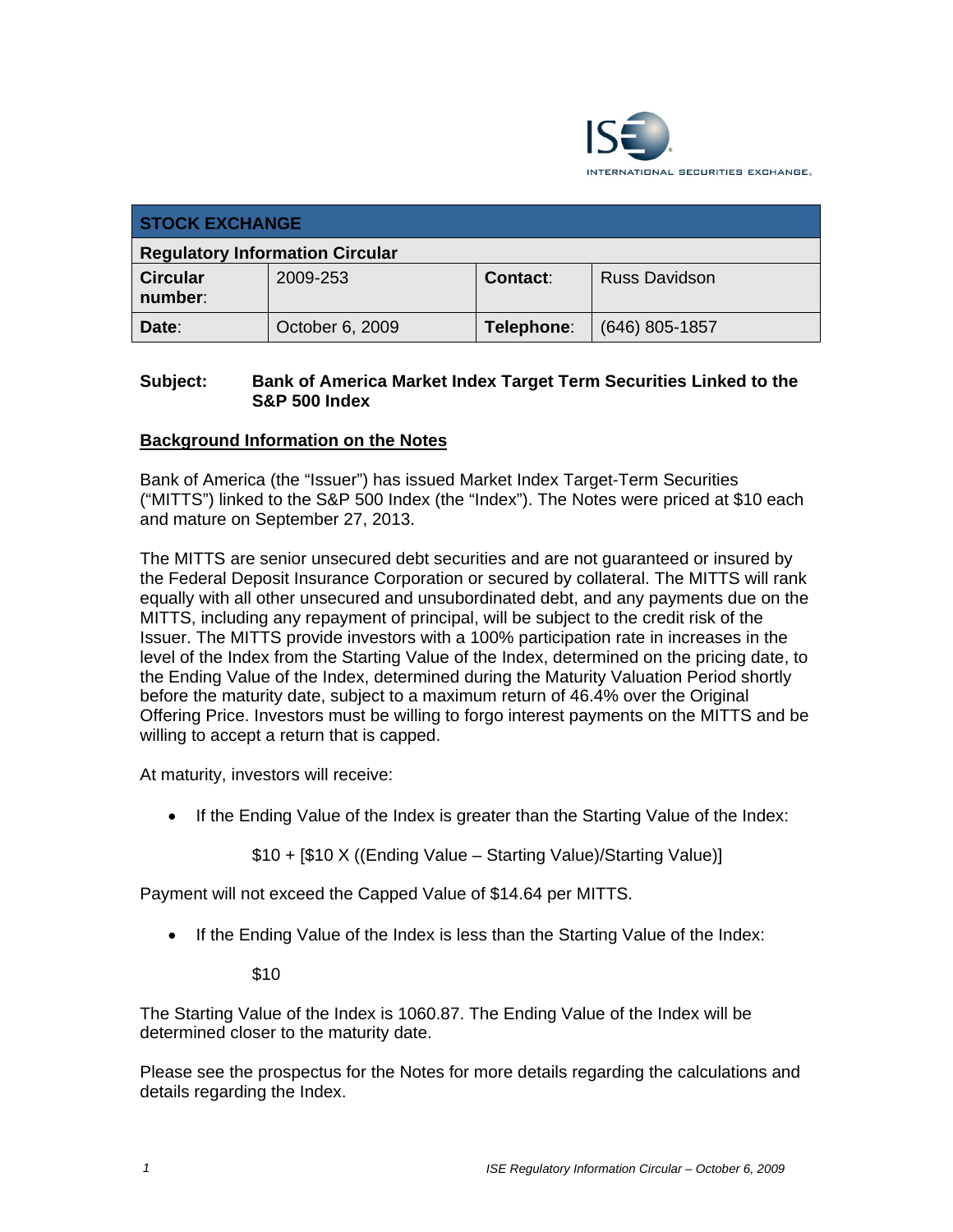#### **Principal Risks**

It is expected that the market value of the Notes will depend substantially on the value of the Index and may be affected by a number of other interrelated factors including, among other things: the general level of interest rates, the volatility of the Index, the time remaining to maturity, the dividend yield of the stocks comprising the Index, and the credit ratings of the Issuer.

#### **Exchange Rules Applicable to Trading in the Notes**

The Notes are considered equity securities, thus rendering trading in the Notes subject to the Exchanges' existing rules governing the trading of equity securities.

## **Trading Hours**

Trading in the Notes on ISE is on a UTP basis and is subject to ISE equity trading rules. The Notes will trade from 8:00 a.m. until 8:00 p.m. Eastern Time. Equity Electronic Access Members ("Equity EAMs") trading the Notes during the Extended Market Sessions are exposed to the risk of the lack of the calculation or dissemination of underlying index value or intraday indicative value ("IIV"). For certain derivative securities products, an updated underlying index value or IIV may not be calculated or publicly disseminated in the Extended Market hours. Since the underlying index value and IIV are not calculated or widely disseminated during Extended Market hours, an investor who is unable to calculate implied values for certain derivative securities products during Extended Market hours may be at a disadvantage to market professionals.

# **Trading Halts**

ISE will halt trading in the Notes in accordance with ISE Rule 2101(a)(2)(iii). The grounds for a halt under this Rule include a halt by the primary market because it stops trading the Notes and/or a halt because dissemination of the IIV or applicable currency spot price has ceased, or a halt for other regulatory reasons. In addition, ISE will stop trading the Notes if the primary market de-lists the Notes.

**This Regulatory Information Circular is not a statutory Prospectus. Equity EAMs should consult the Registration Statement, or Prospectus for the Notes for relevant information.**